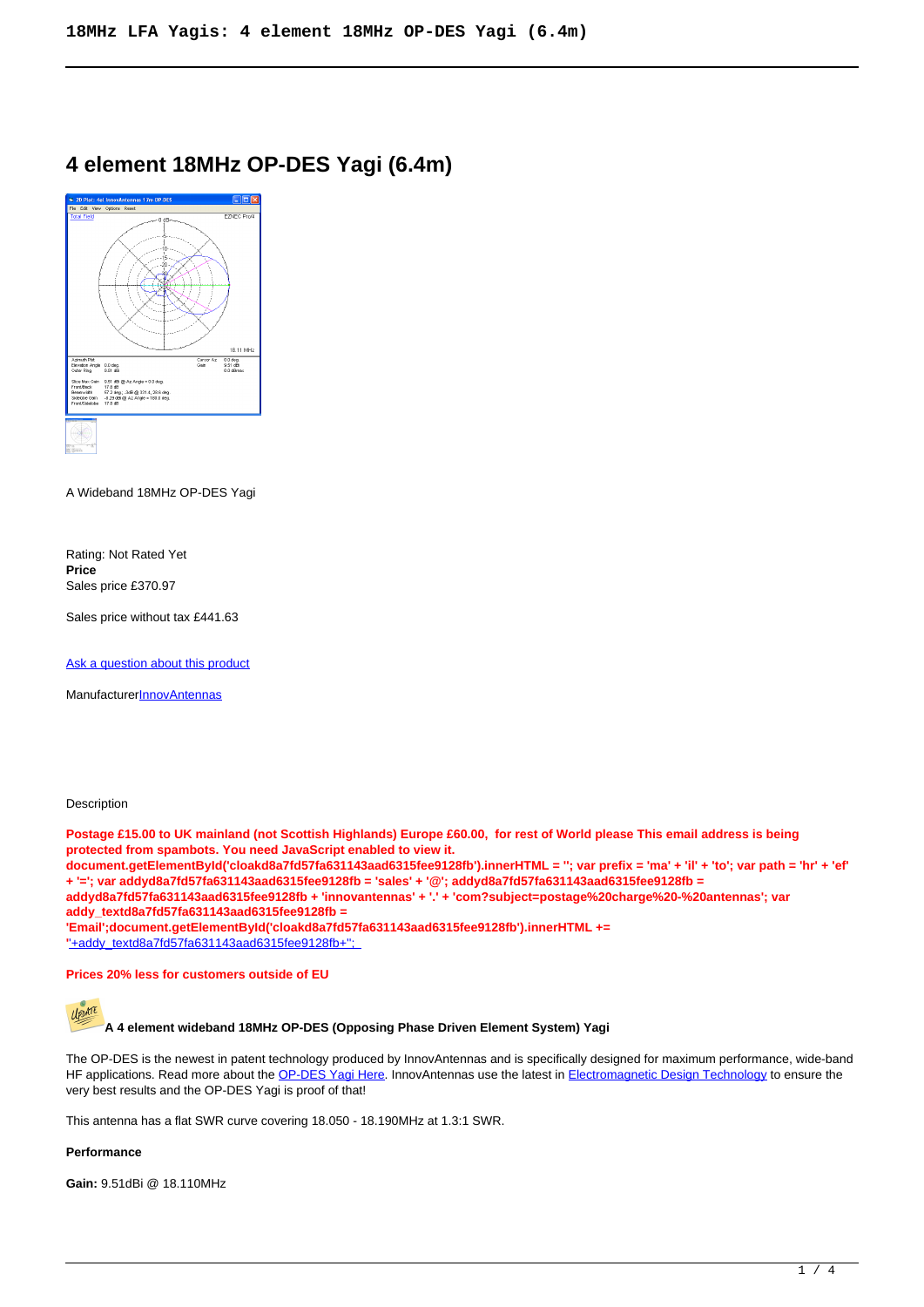**F/B:** 17.80dB @ 18.110MHz

**Peak Gain:** 9.63dBi

**Gain at 15m above Ground:** 14.65dBi

**Peak F/B:** 18.46dB

**Power Rating:** 5kw

**SWR:** Below 1.3:1 from 18.050MHz to 18.190MHz

**Boom Length:** 6.363m

**Stacking Distance:** 9 - 13m ( 11m recommended)

**2 Stacked Gain @ 9m spacing:** 12.34dBi

**2 Stacked F/B:** 24.34dB

**2 Stacked Gain @ 9m Spacing 15m above ground:** 17.18dBi

**Weight:** 12.41Kg / 27.4LB

**Turning Radius:** 5.19m / 17.02ft

**Wind Loading: 0.57 Square Metres / 6.18 Square feet** 

#### **Wind Survival:** 167KPH / 104MPH - **A 125MPH (HD) version is available upon request**

Other options available if higher wind loading/survival is required.

#### **Specification**

This antenna is made with 7/8 inch (22.23mm) and 3/4 inch (19.05mm) element sections in the centre of each element, followed by 5/8 inch (15.88mm) and 1/2 inch (12.7mm) outer elements with the OP-DES end sections 3/8 inch (9.525mm). The antenna has fully insulated elements which will ensure continuous, high performance for many years to come. Boom to mast brackets are included with all antennas which will support 2 inch (50mm) masts. Boom is 1.75 inch square 10SWG (44.45mm) aluminum. A Kevlar Guy arrangement is also supplied with stainless steel fixtures and fittings including adjustable stainless steel turnbuckles.

#### **OTHER TAPER SCHEDULES ARE AVAILABLE FOR THIS ANTENNA, CALL OR EMAIL FOR DETAILS**

Our antennas are constructed with the best quality materials in order that the best mechanical construction can be achieved, not the cheapest and most profitable! Even a digital caliper is used (with an accuracy of .01mm) to measure the elements during production to ensure they are within 0.2mm of what they should be, this ensures they work as well as our software model predicts.

Note: Much development time has gone into our antennas, not just on basic electromagnetic design, we are able to model the effect of insulators, booms and other objects to ensure the make up of our antennas have least effect on performance and pattern degradation. More information can be found [here](module-guide.html)

- **Marine grade Stainless Steel Fittings\***
- **Original Stauff Insulation clamps**
- **Mill finished boom and elements for highest levels of accuracy**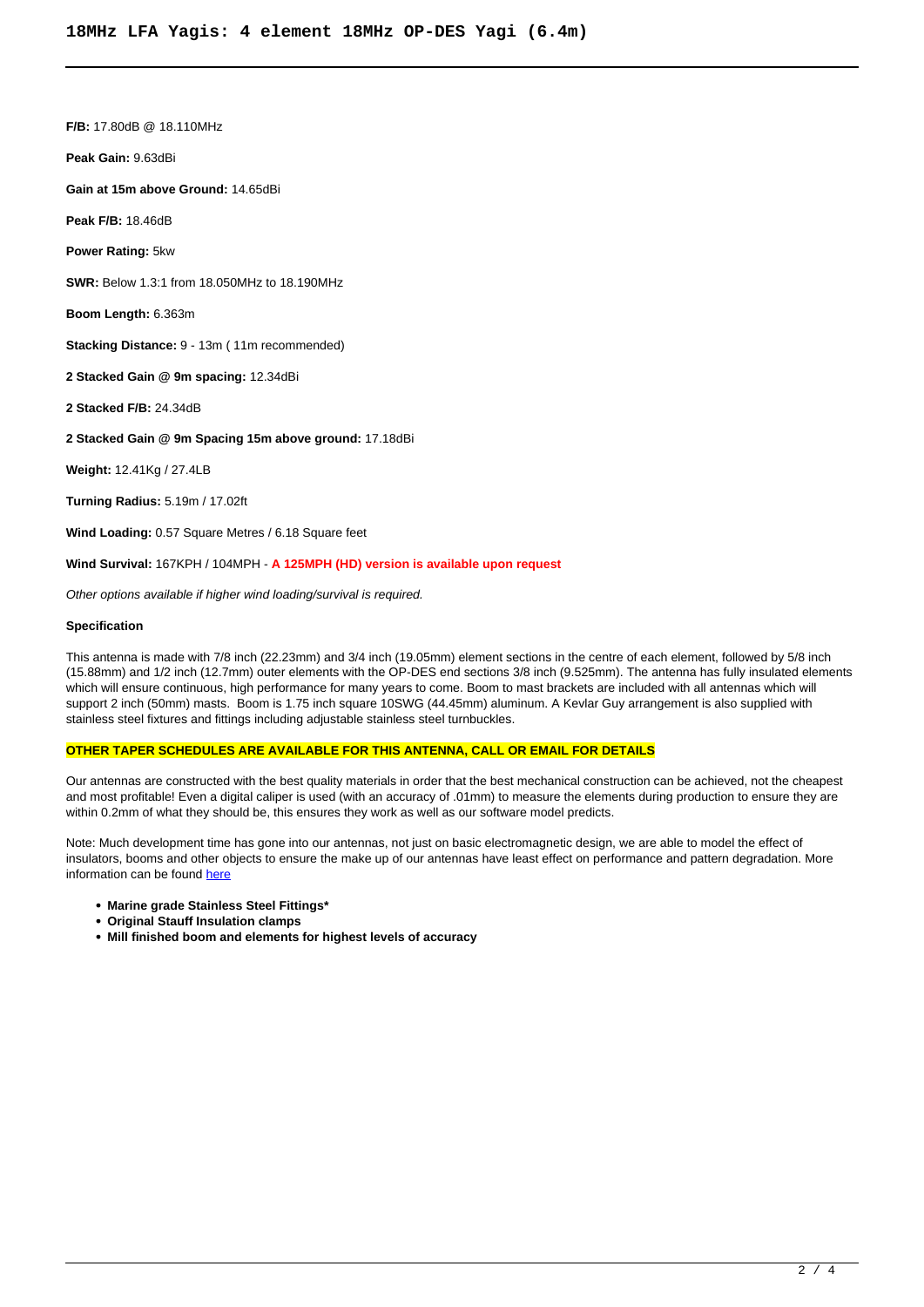

# **Azimuth Plot**



### **Elevation Plot**



**Single 4 element OP-DES up 17m above ground**